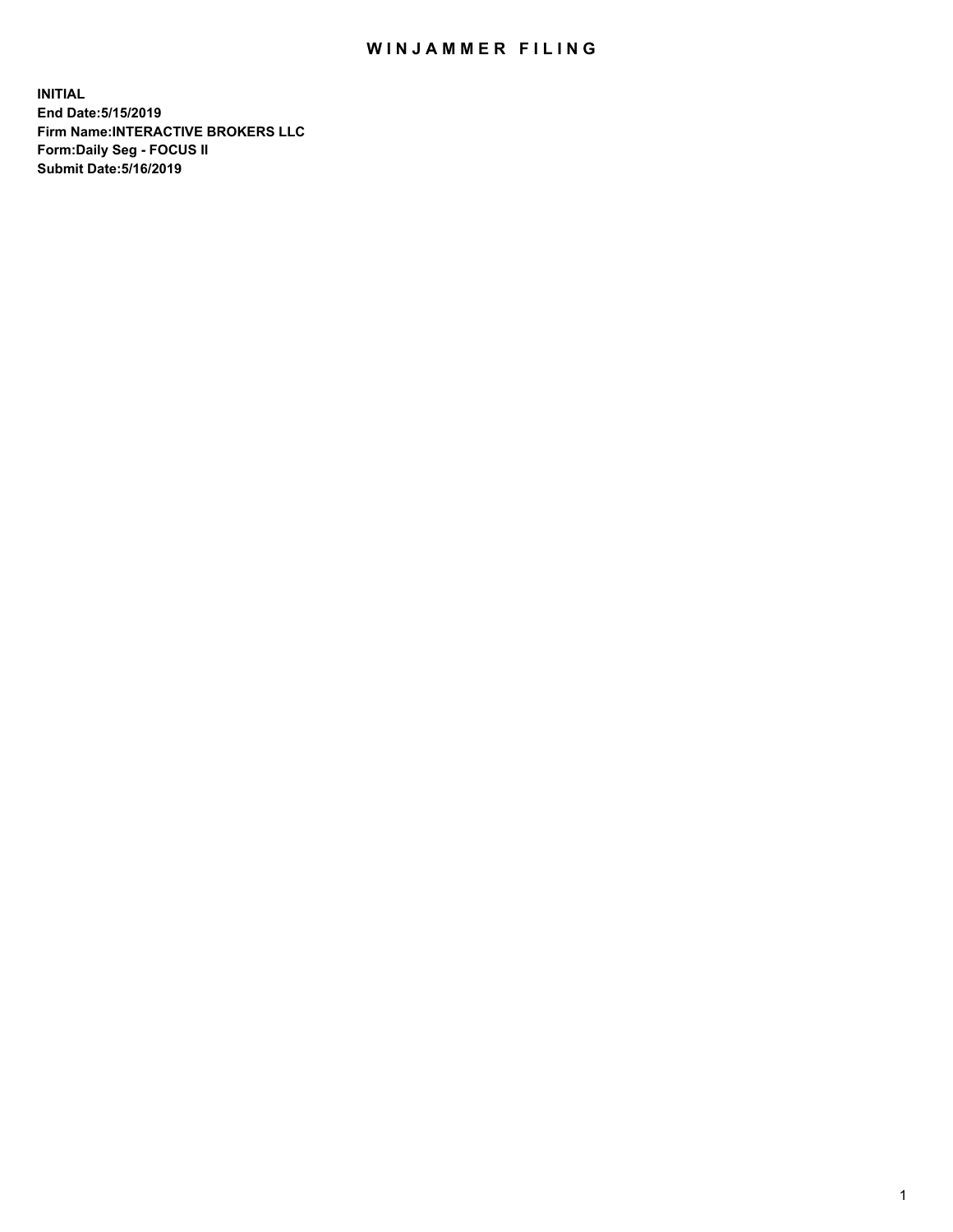**INITIAL End Date:5/15/2019 Firm Name:INTERACTIVE BROKERS LLC Form:Daily Seg - FOCUS II Submit Date:5/16/2019 Daily Segregation - Cover Page**

| Name of Company                                                                                                                                                                                                                                                                                                                | <b>INTERACTIVE BROKERS LLC</b>                                                                           |
|--------------------------------------------------------------------------------------------------------------------------------------------------------------------------------------------------------------------------------------------------------------------------------------------------------------------------------|----------------------------------------------------------------------------------------------------------|
| <b>Contact Name</b>                                                                                                                                                                                                                                                                                                            | James Menicucci                                                                                          |
| <b>Contact Phone Number</b>                                                                                                                                                                                                                                                                                                    | 203-618-8085                                                                                             |
| <b>Contact Email Address</b>                                                                                                                                                                                                                                                                                                   | jmenicucci@interactivebrokers.c<br>om                                                                    |
| FCM's Customer Segregated Funds Residual Interest Target (choose one):<br>a. Minimum dollar amount: ; or<br>b. Minimum percentage of customer segregated funds required:% ; or<br>c. Dollar amount range between: and; or<br>d. Percentage range of customer segregated funds required between:% and%.                         | $\overline{\mathbf{0}}$<br>$\overline{\mathbf{0}}$<br>155,000,000 245,000,000<br>0 <sub>0</sub>          |
| FCM's Customer Secured Amount Funds Residual Interest Target (choose one):<br>a. Minimum dollar amount: ; or<br>b. Minimum percentage of customer secured funds required:%; or<br>c. Dollar amount range between: and; or<br>d. Percentage range of customer secured funds required between:% and%.                            | $\overline{\mathbf{0}}$<br>$\overline{\mathbf{0}}$<br>80,000,000 120,000,000<br>00                       |
| FCM's Cleared Swaps Customer Collateral Residual Interest Target (choose one):<br>a. Minimum dollar amount: ; or<br>b. Minimum percentage of cleared swaps customer collateral required:% ; or<br>c. Dollar amount range between: and; or<br>d. Percentage range of cleared swaps customer collateral required between:% and%. | $\overline{\mathbf{0}}$<br>$\underline{\mathbf{0}}$<br>$\underline{0}$ $\underline{0}$<br>0 <sub>0</sub> |

Attach supporting documents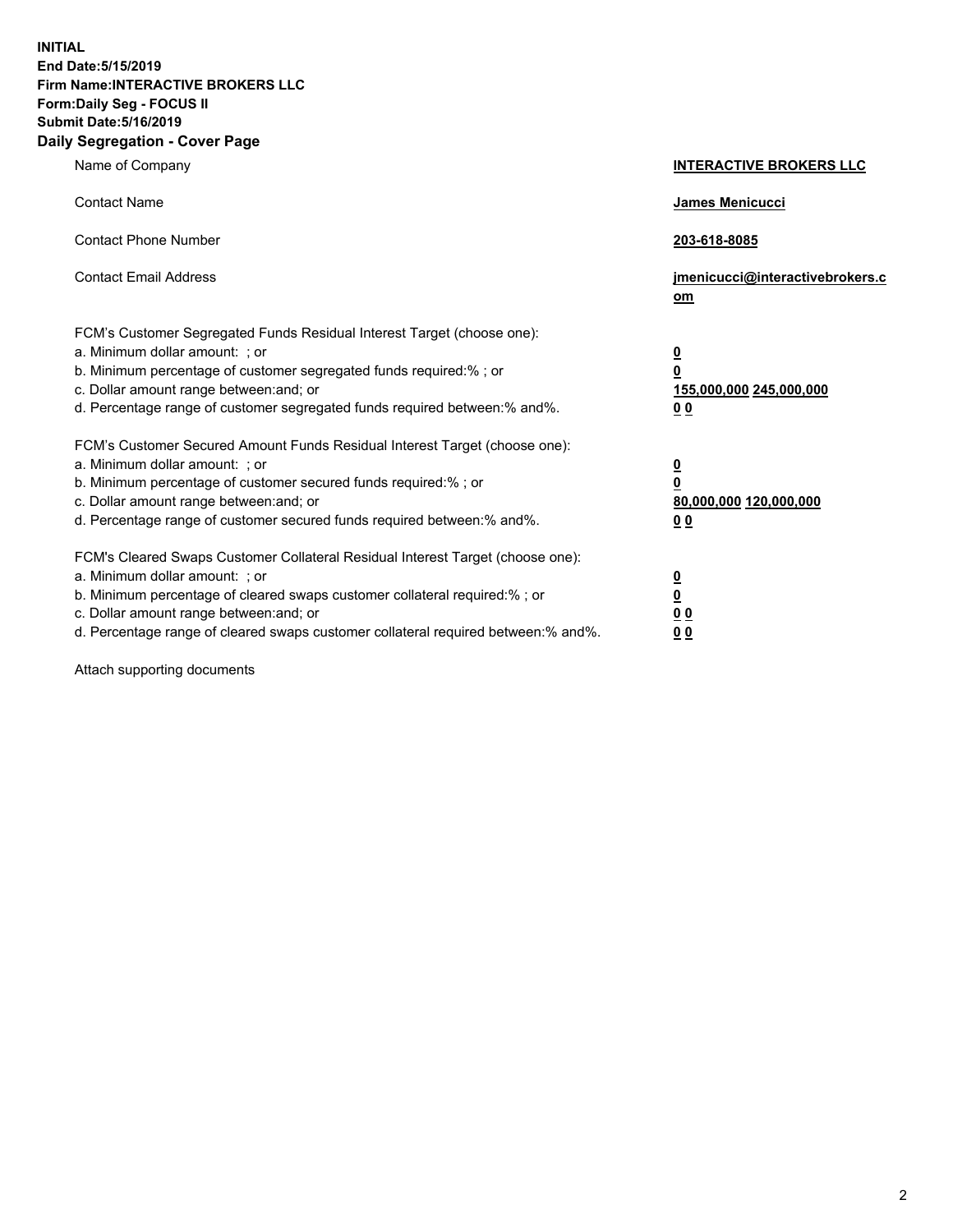## **INITIAL End Date:5/15/2019 Firm Name:INTERACTIVE BROKERS LLC Form:Daily Seg - FOCUS II Submit Date:5/16/2019 Daily Segregation - Secured Amounts**

|                | Dany Segregation - Secured Announts                                                         |                                                |
|----------------|---------------------------------------------------------------------------------------------|------------------------------------------------|
|                | Foreign Futures and Foreign Options Secured Amounts                                         |                                                |
|                | Amount required to be set aside pursuant to law, rule or regulation of a foreign            | $0$ [7305]                                     |
|                | government or a rule of a self-regulatory organization authorized thereunder                |                                                |
| $\mathbf{1}$ . | Net ledger balance - Foreign Futures and Foreign Option Trading - All Customers             |                                                |
|                | A. Cash                                                                                     | 438,949,582 [7315]                             |
|                | B. Securities (at market)                                                                   | $0$ [7317]                                     |
| 2.             | Net unrealized profit (loss) in open futures contracts traded on a foreign board of trade   | 5,262,777 [7325]                               |
| 3.             | Exchange traded options                                                                     |                                                |
|                | a. Market value of open option contracts purchased on a foreign board of trade              | 61,245 [7335]                                  |
|                | b. Market value of open contracts granted (sold) on a foreign board of trade                | -25,227 [7337]                                 |
| 4.             | Net equity (deficit) (add lines 1. 2. and 3.)                                               | 444,248,377 [7345]                             |
| 5.             | Account liquidating to a deficit and account with a debit balances - gross amount           | <b>13,753</b> [7351]                           |
|                | Less: amount offset by customer owned securities                                            | 0 [7352] 13,753 [7354]                         |
| 6.             | Amount required to be set aside as the secured amount - Net Liquidating Equity              | 444,262,130 [7355]                             |
|                | Method (add lines 4 and 5)                                                                  |                                                |
| 7.             | Greater of amount required to be set aside pursuant to foreign jurisdiction (above) or line | 444,262,130 [7360]                             |
|                | 6.                                                                                          |                                                |
|                | FUNDS DEPOSITED IN SEPARATE REGULATION 30.7 ACCOUNTS                                        |                                                |
| 1.             | Cash in banks                                                                               |                                                |
|                | A. Banks located in the United States                                                       | 71,193,735 [7500]                              |
|                | B. Other banks qualified under Regulation 30.7                                              | 0 [7520] 71,193,735 [7530]                     |
| 2.             | <b>Securities</b>                                                                           |                                                |
|                | A. In safekeeping with banks located in the United States                                   | 412,848,932 [7540]                             |
|                | B. In safekeeping with other banks qualified under Regulation 30.7                          | 0 [7560] 412,848,932 [7570]                    |
| 3.             | Equities with registered futures commission merchants                                       |                                                |
|                | A. Cash                                                                                     | $0$ [7580]                                     |
|                | <b>B.</b> Securities                                                                        | $0$ [7590]                                     |
|                | C. Unrealized gain (loss) on open futures contracts                                         | $0$ [7600]                                     |
|                | D. Value of long option contracts                                                           | $0$ [7610]                                     |
|                | E. Value of short option contracts                                                          | 0 [7615] 0 [7620]                              |
| 4.             | Amounts held by clearing organizations of foreign boards of trade                           |                                                |
|                | A. Cash                                                                                     | $0$ [7640]                                     |
|                | <b>B.</b> Securities                                                                        | $0$ [7650]                                     |
|                | C. Amount due to (from) clearing organization - daily variation                             | $0$ [7660]                                     |
|                | D. Value of long option contracts                                                           | $0$ [7670]                                     |
| 5.             | E. Value of short option contracts                                                          | 0 [7675] 0 [7680]                              |
|                | Amounts held by members of foreign boards of trade<br>A. Cash                               |                                                |
|                | <b>B.</b> Securities                                                                        | 78,817,022 [7700]<br>$0$ [7710]                |
|                | C. Unrealized gain (loss) on open futures contracts                                         | 4,423,134 [7720]                               |
|                | D. Value of long option contracts                                                           | 61,245 [7730]                                  |
|                | E. Value of short option contracts                                                          | <u>-25,227</u> [7735] <u>83,276,174</u> [7740] |
| 6.             | Amounts with other depositories designated by a foreign board of trade                      | 0 [7760]                                       |
| 7.             | Segregated funds on hand                                                                    | $0$ [7765]                                     |
| 8.             | Total funds in separate section 30.7 accounts                                               | 567,318,841 [7770]                             |
| 9.             | Excess (deficiency) Set Aside for Secured Amount (subtract line 7 Secured Statement         | 123,056,711 [7380]                             |
|                | Page 1 from Line 8)                                                                         |                                                |
| 10.            | Management Target Amount for Excess funds in separate section 30.7 accounts                 | 80,000,000 [7780]                              |
| 11.            | Excess (deficiency) funds in separate 30.7 accounts over (under) Management Target          | 43,056,711 [7785]                              |
|                |                                                                                             |                                                |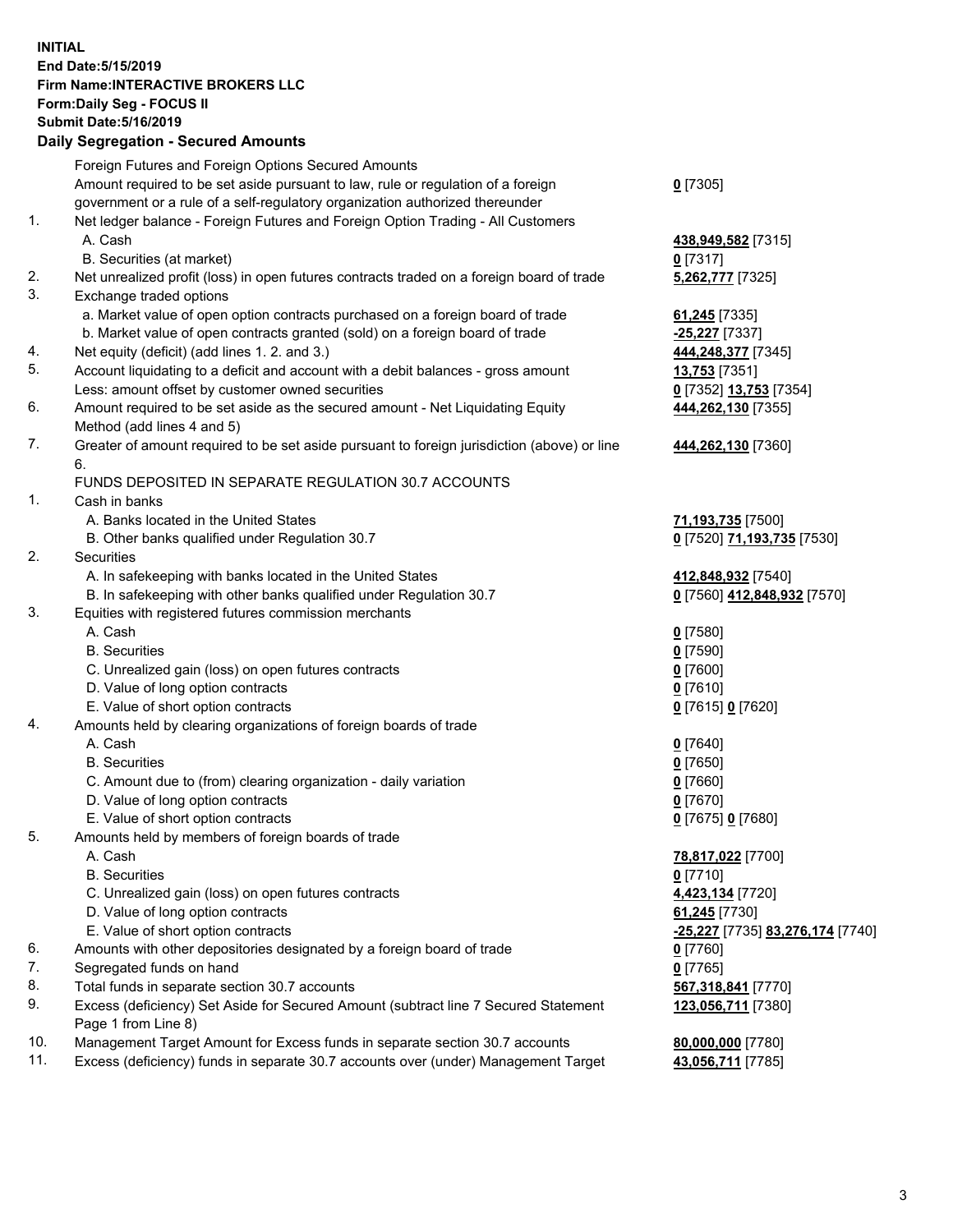**INITIAL End Date:5/15/2019 Firm Name:INTERACTIVE BROKERS LLC Form:Daily Seg - FOCUS II Submit Date:5/16/2019 Daily Segregation - Segregation Statement** SEGREGATION REQUIREMENTS(Section 4d(2) of the CEAct) 1. Net ledger balance A. Cash **3,819,522,819** [7010] B. Securities (at market) **0** [7020] 2. Net unrealized profit (loss) in open futures contracts traded on a contract market **34,270,921** [7030] 3. Exchange traded options A. Add market value of open option contracts purchased on a contract market **157,885,003** [7032] B. Deduct market value of open option contracts granted (sold) on a contract market **-240,788,297** [7033] 4. Net equity (deficit) (add lines 1, 2 and 3) **3,770,890,446** [7040] 5. Accounts liquidating to a deficit and accounts with debit balances - gross amount **1,213,427** [7045] Less: amount offset by customer securities **0** [7047] **1,213,427** [7050] 6. Amount required to be segregated (add lines 4 and 5) **3,772,103,873** [7060] FUNDS IN SEGREGATED ACCOUNTS 7. Deposited in segregated funds bank accounts A. Cash **716,695,119** [7070] B. Securities representing investments of customers' funds (at market) **2,093,586,425** [7080] C. Securities held for particular customers or option customers in lieu of cash (at market) **0** [7090] 8. Margins on deposit with derivatives clearing organizations of contract markets A. Cash **5,199,859** [7100] B. Securities representing investments of customers' funds (at market) **1,253,936,551** [7110] C. Securities held for particular customers or option customers in lieu of cash (at market) **0** [7120] 9. Net settlement from (to) derivatives clearing organizations of contract markets **248,701** [7130] 10. Exchange traded options A. Value of open long option contracts **157,635,889** [7132] B. Value of open short option contracts **-240,788,023** [7133] 11. Net equities with other FCMs A. Net liquidating equity **0** [7140] B. Securities representing investments of customers' funds (at market) **0** [7160] C. Securities held for particular customers or option customers in lieu of cash (at market) **0** [7170] 12. Segregated funds on hand **0** [7150] 13. Total amount in segregation (add lines 7 through 12) **3,986,514,521** [7180] 14. Excess (deficiency) funds in segregation (subtract line 6 from line 13) **214,410,648** [7190] 15. Management Target Amount for Excess funds in segregation **155,000,000** [7194] **59,410,648** [7198]

16. Excess (deficiency) funds in segregation over (under) Management Target Amount Excess